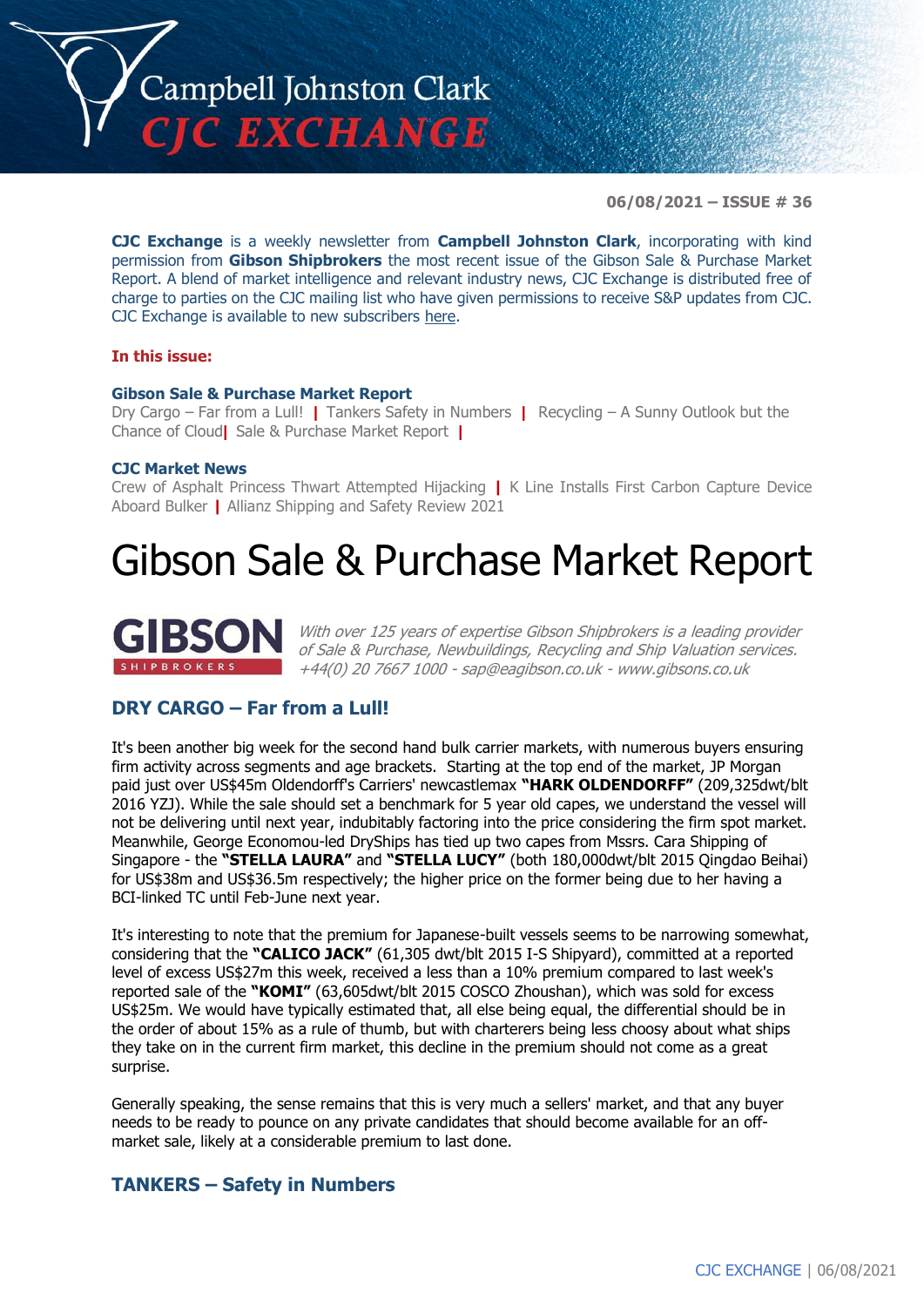

There's a palpable sense of the shipping community taking a siesta this week, as there are few headline deals demanding attention and tanker earnings remain stubbornly subdued. Even the reported sales seem more rooted in previous weeks' activity, with several units already delivered and renamed by the time of making the press.

In this vein, the "**SARPEN"** (105,656 dwt/blt 2002 Daewoo) is noted to have been sold at the end of July to unidentified Chinese interests for US\$12.2m. With recycling rates edging up continuously it is perhaps unsurprising to see a firmer price in excess of US\$12.5m paid for the similar "**ST HELEN"** (105,661 dwt/blt Samho) and yet more at excess of US\$13.5m for the larger deadweight, and more significantly lightweight, "**SEA FALCON"** (112,661 dwt/blt Samho), both to unnamed Chinese interests; these ships proving low risk investments given the purchase prices being broadly around US\$2m over their residual values.

Meanwhile in the products segment, a punchy price in of excess US\$12m each has been reported for pump-room sister ships "**DEE4 BIRCH" + "DEE4 ACACIA"** (53,712 dwt/blt 2006 Shin Kurushima), given that mid-high US\$12m has been paid out for the three year younger "**ANGEL 62"** (47,410 dwt/blt 2009 Onomichi). However, the DEE4 ships have just passed Special Survey with BWTS fitted and five-year anti-fouling paint applied, going at least part of the way to bridge the difference.

# **RECYCLING – A Sunny Outlook but the Chance of Cloud**

The recycling markets are in full swing, as more and more ships are being sold in excess of US\$600/LT. Particularly the Indian market continues to show strength with sentiments remaining bullish, with this week's highlight being the apparent sale of two containerships, rumoured to be in range of around US\$640-650/LT. However, there has been an increase in tax in Pakistan, due to which all buyers in Gadani have been forced to revise their prices downwards, potentially taking them out of the race to acquire tonnage. Also further rattling cash buyers and ship-breakers has been the arrest of two tankers in Gadani, after beaching, due to owners having some pending dues/claims.

Bangladesh further extended its lock-down until 10 August 2021, albeit whilst ship-breaking continues in full swing. Nonetheless, with Covid-19 definitely on the minds of breakers things seem to be cooling down a little on price levels offered. With India and Pakistan being on slightly lower levels compared to Bangladeshi buyers - will they even out? Furthermore, there is a general sense of a lot of ships have been sold or are under negotiations privately that may be bringing the long dry spell of 'lack of tonnage' to an end and prompting the question of whether a minor correction could be on the horizon.

### **Gibson Sale & Purchase Market Report S&P SALES**

| <b>Vessel Name</b>                        | <b>DWT</b>         | <b>Built</b>   | Yard                                               | <b>Buyers</b>               | <b>Price</b><br>$(\frac{\epsilon}{m})$ | <b>Notes</b>                                               |
|-------------------------------------------|--------------------|----------------|----------------------------------------------------|-----------------------------|----------------------------------------|------------------------------------------------------------|
|                                           |                    | <b>BULKERS</b> |                                                    |                             |                                        |                                                            |
| <b>HARK OLDENDORFF</b>                    | 209,325            | 2016           | <b>Jiangsu</b><br>Newyangzi<br>(CHN)               | <b>JP Morgan</b>            | 45                                     | Dely 1/22, SS psd.                                         |
| <b>STELLA LAURA</b><br><b>STELLA LUCY</b> | 180,000<br>180,000 | 2015<br>2015   | Qingdao Beihai<br>(CHN)<br>Oingdao Beihai<br>(CHN) | <b>Dryships</b>             | 36.5<br>38                             | Inc. TC to 2-6/22.<br>Inc. BCI linked TC<br>to 11/21-4/22. |
| <b>HARVEST SKY</b>                        | 95,717             | 2013           | Imabari (JPN)                                      | <b>Greek buyer</b>          | 23-23.5                                | DD psd 5/21.<br><b>BWTS fitted.</b>                        |
| <b>OCEAN OPAL</b>                         | 81,177             | 2012           | <b>New Century</b><br>(CHN)                        | <b>Undisclosed</b><br>buyer | 19                                     | Geared. Tier II.<br>SS due 8/22.                           |
|                                           |                    |                |                                                    |                             |                                        |                                                            |

P a g e | **2**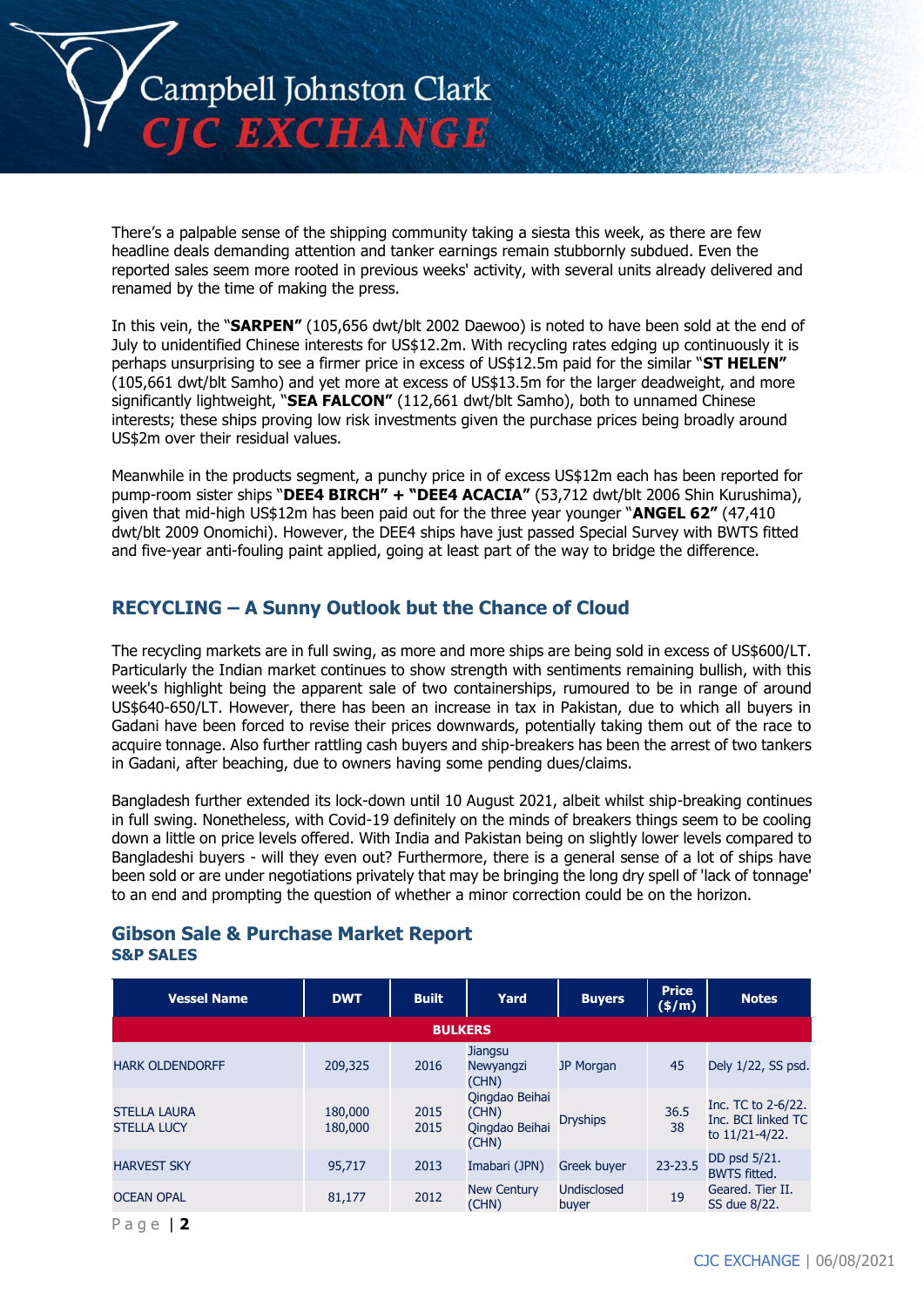# Campbell Johnston Clark<br>CJC EXCHANGE

| <b>CABEIRO</b>           | 74,476  | 2007           | <b>Hudong</b><br>Zhonghua<br>(CHN)       | <b>Undisclosed</b><br>buyer                 | 13.3          | SS due 1/22. No<br><b>BWTS. Dely</b><br>11/21.                               |
|--------------------------|---------|----------------|------------------------------------------|---------------------------------------------|---------------|------------------------------------------------------------------------------|
| CALICO JACK              | 61,305  | 2015           | I-S Shipyard<br>(JPN)                    | Greek buyer                                 | 27.5          | SS psd 11/20. Inc<br>T/C @ 116% BSI<br>to 4-8/22.                            |
| PHOENIX RISING           | 60,417  | 2015           | Mitsui (JPN                              | <b>Greek buyer</b>                          | 27.5          | SS psd 6/20. Inc<br>T/C @ 110% BSI<br>to 12/21-4/22.                         |
| <b>ATLANTIC MERIDA</b>   | 56,670  | 2012           | Taizhou Kouan<br>(CHN)                   | <b>Undisclosed</b><br>buyer                 | xs 15         | SS psd 5/21.<br><b>BWTS fitted.</b>                                          |
| <b>DORY</b>              | 55,705  | 2010           | I H I (JPN)                              | Undisclosed<br>buyer                        | 17.5          | DD psd 3/21.<br><b>BWTS fitted.</b>                                          |
| <b>YUNNAN</b>            | 34,398  | 2015           | Namura (JPN)                             | Undisclosed<br>buyer                        | 16            | SS psd 5/20.<br><b>BWTS fitted. Inc.</b><br>$TC$ @ \$9.5 $k$ pd to<br>12/22. |
| SHENG JIA HE 2           | 34,365  | 2013           | Linhai Huajie<br>(CHN)                   | Chinese buyer                               | 11.15(A)      | Auction sale.<br>Logger.                                                     |
| <b>SAKURA KOBE</b>       | 33,735  | 2011           | Shin Kochi<br>(JPN)                      | <b>Undisclosed</b><br>buyer                 | reg 16        | Semi-boxed.<br><b>BWTS fitted.</b>                                           |
| <b>GREAT REWARD</b>      | 31,785  | 2011           | Guangzhou<br>Huangpu (CHN)               | Chinese buyer                               | 13.25         | SS psd 12/20.                                                                |
| <b>AMIRA ILHAM</b>       | 28,434  | 2009           | Shimanami<br>(JPN)                       | <b>Undisclosed</b><br>buyer                 | 11.5          | DD due 8/22.                                                                 |
| <b>MONTROSE</b>          | 27,028  | 2001           | Jingjiang (CHN)                          | <b>Undisclosed</b><br>buyer                 | 4.5           | SS due 9/21.<br>Renamed.                                                     |
| <b>SEXTA</b>             | 18,367  | 2000           | INP (KRS)                                | <b>Undisclosed</b><br>buyer                 | 3.9(A)        | Auction sale.<br>Logger.                                                     |
|                          |         | <b>TANKERS</b> |                                          |                                             |               |                                                                              |
| <b>SEA FALCON</b>        | 112,661 | 2002           | Samho (KRS)                              | Chinese buyer                               | xs 13.5       | SS due 2/22.                                                                 |
| <b>ST HELEN</b>          | 105,661 | 2002           | Samho (KRS)                              | Chinese buyer                               | xs 12.5       | SS due 4/22.<br>Prompt dely.                                                 |
| <b>SARPEN</b>            | 105,656 | 2002           | Daewoo (KRS)                             | Chinese buyer                               | 12.2          | SS due 7/22.<br>Already renamed.                                             |
| <b>DESPINA</b>           | 72,247  | 2006           | <b>Hudong</b><br>Zhonghua<br>(CHN)       | Chemikalien<br>Seetransport                 | 8.5           | Coated. SS due<br>9/21. Already<br>renamed.                                  |
| DEE4 BIRCH + DEE4 ACACIA | 53,712  | both 2006      | Shin Kurushima Undisclosed<br>(JPN)      | buyer                                       | xs 12<br>each | Pump-room. SS<br>psd 2+3/21.<br><b>BWTS fitted.</b>                          |
| ANGEL 62                 | 47,410  | 2009           | Onomichi (JPN) Greek buyer               |                                             | 12            | mid-high Pump-room. No<br>BWTS.                                              |
|                          |         |                | <b>CONTAINERS / RO-RO / REEFER / PCC</b> |                                             |               |                                                                              |
| CAPE MAHON + CAAPE MAYOR | 37,800  | both 2007      | Aker Mtw (GER) TS Lines                  |                                             |               | 2742TEU.<br>38 each Gearless. SS due<br>$9+10/22.$                           |
| <b>COSMOS</b>            | 34,457  | 2006           | <b>STX Jinhae</b><br>(KRS)               | <b>MSC</b>                                  | 33            | 2602 TEU.<br>Geared. SS due<br>12/21.                                        |
| <b>JENNIFER SCHEPERS</b> | 25,775  | 2009           | Taizhou Kouan<br>(CHN)                   | <b>MSC</b>                                  | 21            | 1794 TEU.<br>Geared. SS psd<br>2/20.                                         |
| <b>ANASSA</b>            | 23,377  | 2006           | Guangzhou<br>Wenchong<br>(CHN)           | CMA CGM                                     | reg $20$      | 1732 TEU.<br>Geared. SS due<br>10/21.                                        |
| <b>JJ SKY</b>            | 13,679  | 2006           | Yangzhou<br>Dayang (CHN)                 | <b>Undisclosed</b><br>buyer                 | 15            | 1080 TEU.<br>Geared.                                                         |
| <b>GAS</b>               |         |                |                                          |                                             |               |                                                                              |
| <b>IRIS GLORY</b>        | 54,707  | 2008           | Daewoo (KRS)                             | Indian or<br><b>Middle Eastern</b><br>buyer |               | 81,995 cbm. DD<br>psd 1/21.                                                  |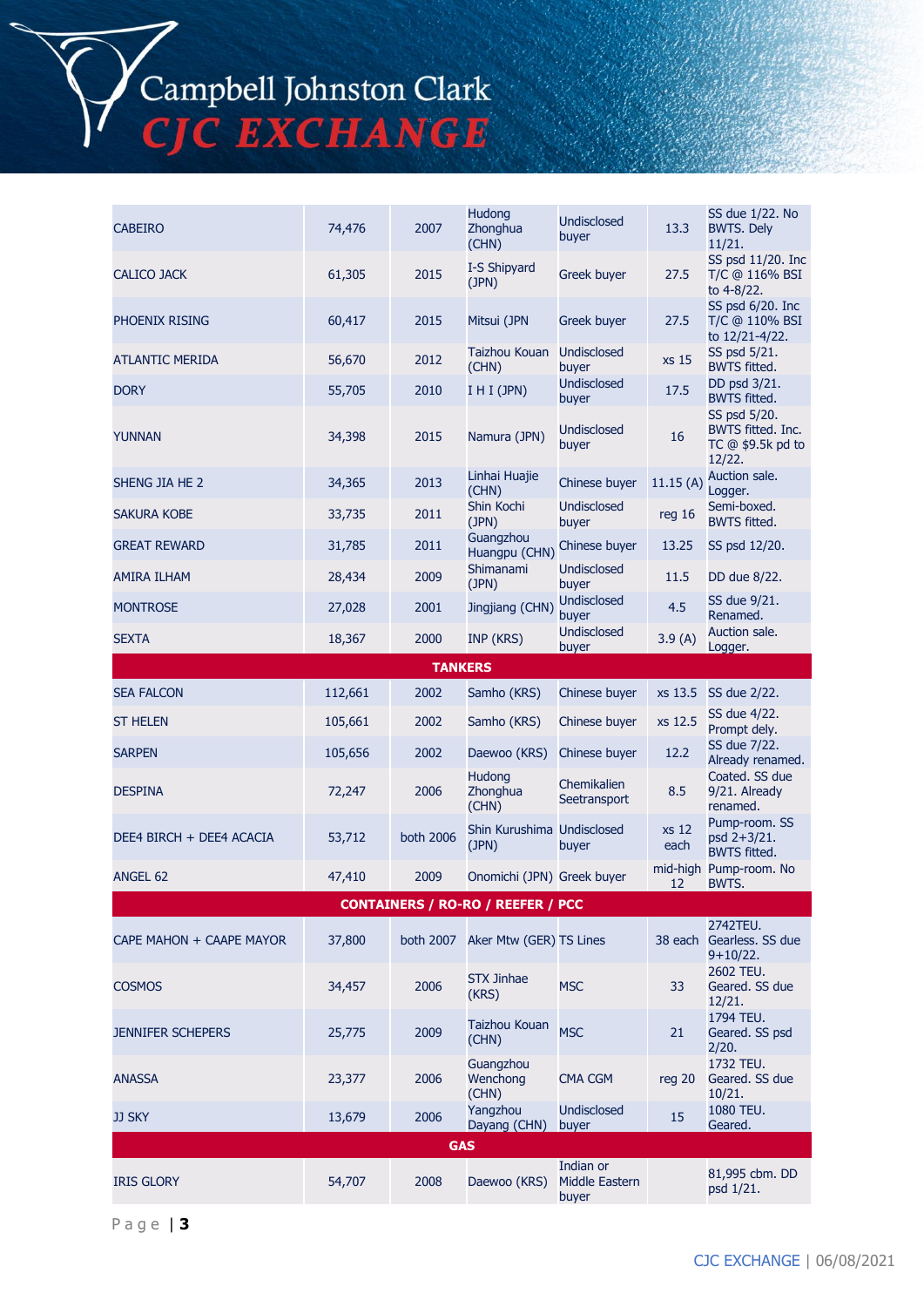### **NEWBUILDING ORDERS**

| <b>Ordering Client</b>                   | Vessel Type Size / No. | of units                                 | <b>Shipyard</b><br>(Country)        | <b>Delivery</b> | <b>Price</b><br>$(\text{5m})$ | <b>Notes</b>                                   |  |
|------------------------------------------|------------------------|------------------------------------------|-------------------------------------|-----------------|-------------------------------|------------------------------------------------|--|
|                                          |                        | <b>BULKERS</b>                           |                                     |                 |                               |                                                |  |
| Nisshin Shipping                         | <b>Kamsarmax</b>       | 82,000 dwt x Jiangsu<br>$+5$             | Hantong (CHN)                       | 2023            |                               | Declared options.<br>Tier II.                  |  |
| Lepta Shipping                           | Kamsarmax              | $\mathcal{P}$                            | 82,000 dwt x Yamic (CHN)            | 2023-2024       | 34                            | Scrubber fitted.                               |  |
| Zhejiang Xinyihai                        | <b>Suprmax</b>         | 57,000 dwt x Jiangsu<br>$2 + 1$          | Hantong (CHN)                       | 2023            |                               |                                                |  |
| <b>TANKERS</b>                           |                        |                                          |                                     |                 |                               |                                                |  |
| <b>NS Lemos</b>                          | LR <sub>2</sub>        | 115,000 dwt SWS (CHN)<br>x <sub>1</sub>  |                                     | 2024            |                               | Scrubber fitted.                               |  |
| Samos Steamship                          | Aframax                | 112,000 dwt<br>x <sub>2</sub>            | Sumitomo (JPN)                      | 2023            |                               | LNG ready.                                     |  |
| <b>CONTAINERS / RO-RO / REEFER / PCC</b> |                        |                                          |                                     |                 |                               |                                                |  |
| <b>MOL</b>                               | <b>PCC</b>             | $\mathcal{P}$                            | 7,000 CEU x Shin Kurushima<br>(JPN) | 2024            |                               | LNG fuel.                                      |  |
| <b>MOL</b>                               | <b>PCC</b>             | 7,000 CEU x<br>$\overline{\phantom{a}}$  | Nihon (JPN)                         | 2024            |                               | LNG fuel.                                      |  |
| <b>GAS</b>                               |                        |                                          |                                     |                 |                               |                                                |  |
| <b>Celsius Shipping</b>                  | <b>LNG</b>             | 180,000 cbm Samsung HI<br>$+1$           | (KRS)                               | 2024            | $195.1*$                      | * Declared option.<br>ME-GA engine.            |  |
| Knutsen                                  | <b>LNG</b>             | 174,000 cbm Hyundai HI<br>x <sub>2</sub> | (KRS)                               | 2024            |                               | Declared options.<br>Against TC to<br>PGNIG.   |  |
| Hyundai LNG Shipping                     | <b>LNG</b>             | 174,000 cbm DSME (KRS)<br>$+1$           |                                     | 2024            | 198.4*                        | *Declared option.<br>Against TC to<br>Repsol.  |  |
| Phoenix Tankers (c/o MOL)                | LPG/AMM                | 87,000 cbm<br>$x1+1$                     | Namura Imari<br>(JPN)               | 2023-2024       |                               | LPG dual fuel<br>(Ammonia<br>conversion ready) |  |

#### **Newbuild and Second Hand Values** (\$ million)

|                                                                                  | <b>Newbuild</b> |                 | 5 Year Old 10 Year Old |
|----------------------------------------------------------------------------------|-----------------|-----------------|------------------------|
| <b>Tankers</b>                                                                   |                 |                 |                        |
| <b>VLCC</b>                                                                      | 102             | 72              | 48                     |
| <b>SUEZMAX</b>                                                                   | 72              | 49              | 33                     |
| <b>AFRAMAX</b>                                                                   | 58              | 41              | 26.5                   |
| <b>MR</b>                                                                        | 38.5            | 28              | 19                     |
| <b>Bulkers</b>                                                                   |                 |                 |                        |
| <b>CAPESIZE</b>                                                                  | $60^{\circ}$    | 37.5            | 31                     |
| <b>KAMSARMAX / PANAMAX</b>                                                       | $35^{\wedge}$   | 31k             | 22.5k/20.5p            |
| <b>ULTRAMAX / SUPRAMAX</b>                                                       | $33.5^{\circ}$  | 28 <sub>u</sub> | 19.5s                  |
| <b>HANDYSIZE</b>                                                                 | $28^$           | 22.5            | 15.25                  |
| $\land$ -Chinece price (otherwise based upon Jananese / Korean country of build) |                 |                 |                        |

| <b>Indices</b> |                        |
|----------------|------------------------|
|                | C.O.B<br><b>Friday</b> |
| <b>BDI</b>     | 3371                   |
| \$/Yen         | 109.79                 |
| <b>VLCC</b>    |                        |
| <b>AG/East</b> | 31                     |
| TD3 (WS)       |                        |

^=Chinese price (otherwise based upon Japanese / Korean country of build)

**This report has been produced for general information and is not a replacement for specific advice. While the market information is believed to be reasonably accurate, it is by its nature subject to limited audits and validations. No responsibility can be accepted for any errors or any consequences arising therefrom. No part of**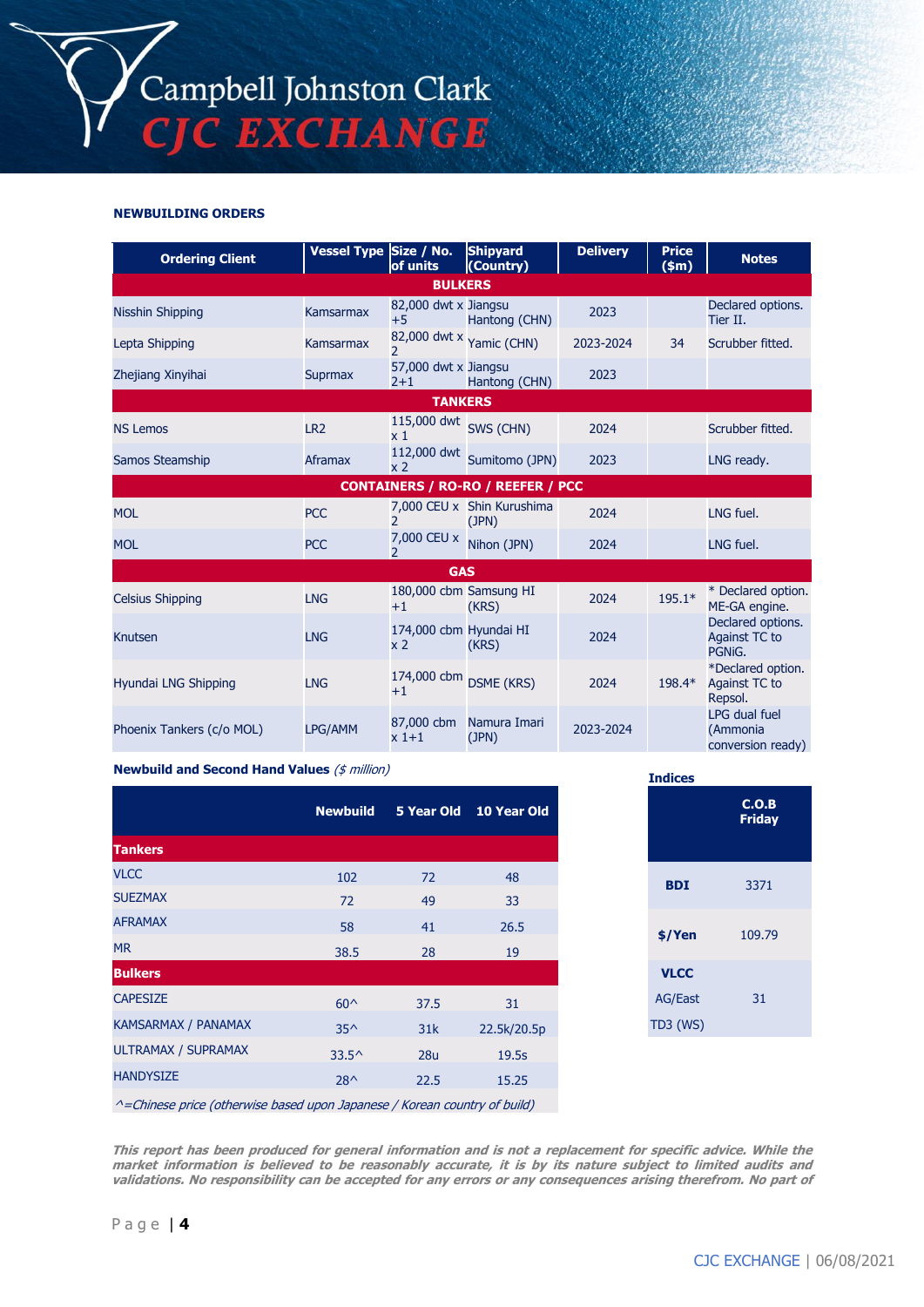

**the report may be reproduced or circulated without our prior written approval. © E.A. Gibson Shipbrokers Ltd 2021.**

# CJC Market News



Campbell Johnston Clark (CJC) is a medium-sized international law firm advising on all aspects of the shipping sector, from ship finance to dry shipping and comprehensive casualty handling, and all that happens in between. Today, we Campbell Johnston Clark have offices in London, Newcastle, Singapore and Miami.

# **Crew of Asphalt Princess Thwart Attempted Hijacking**



The crew of a Panama-flagged asphalt tanker off the coast of Oman reportedly managed to thwart an attempt by Iranian gunmen to take control of their ship and divert it to the Islamic Republic.

Five or six Iranian operatives stormed the Asphalt Princess on Tuesday, but the crew onboard quickly sprung to action and sabotaged the ship's engines so that it could not move any further. The gunmen fled the ship once US and Omani warships arrived at the scene. None of the crew

were injured in the hijacking attempt.

The Asphalt Princess sporadically broadcast its automatic identification system (AIS) signal on Tuesday, including at about midnight Oman time when it was still roughly halfway between Fujairah and Iran.

The Royal Navy's UK Maritime Trade Operations (MTO), which monitors shipping traffic in the Gulf, had first reported a "potential hijack" on Tuesday but have now confirmed that the incident was "complete".

Iran's Revolutionary Guards, which have previously been blamed for attacks on ships in the Gulf, denied that it or its allies were involved in Tuesday's incident. It argued that the allegations were designed to justify "hostile action" against the country.

The shipping incidents come at a sensitive time for Iran and the region, as President Ebrahim Raisi takes office and world powers seek to revive the nuclear deal Donald Trump abandoned in 2018. After last week's attack on the MV "Mercer Street", the US and UK condemned Iran and said they were working on a co-ordinated response. The UK has written to the UN Security Council president, with Romania and Liberia, to "highlight Iran's callous attack on the MV Mercer Street". The letter said the attack "disrupted and posed a risk to the safety and security of international shipping and was a clear violation of international law". It added that the UK was "deeply concerned by such attacks that risk regional and international peace and security and believe this act must be condemned by the international community".

Israel, which vehemently opposes the US rejoining the 2015 nuclear accord, has also stepped up its rhetoric against Tehran. Iran and Israel remain locked in a shadow war, with both trading accusations that they have launched attacks against each other's merchant vessels and other interests.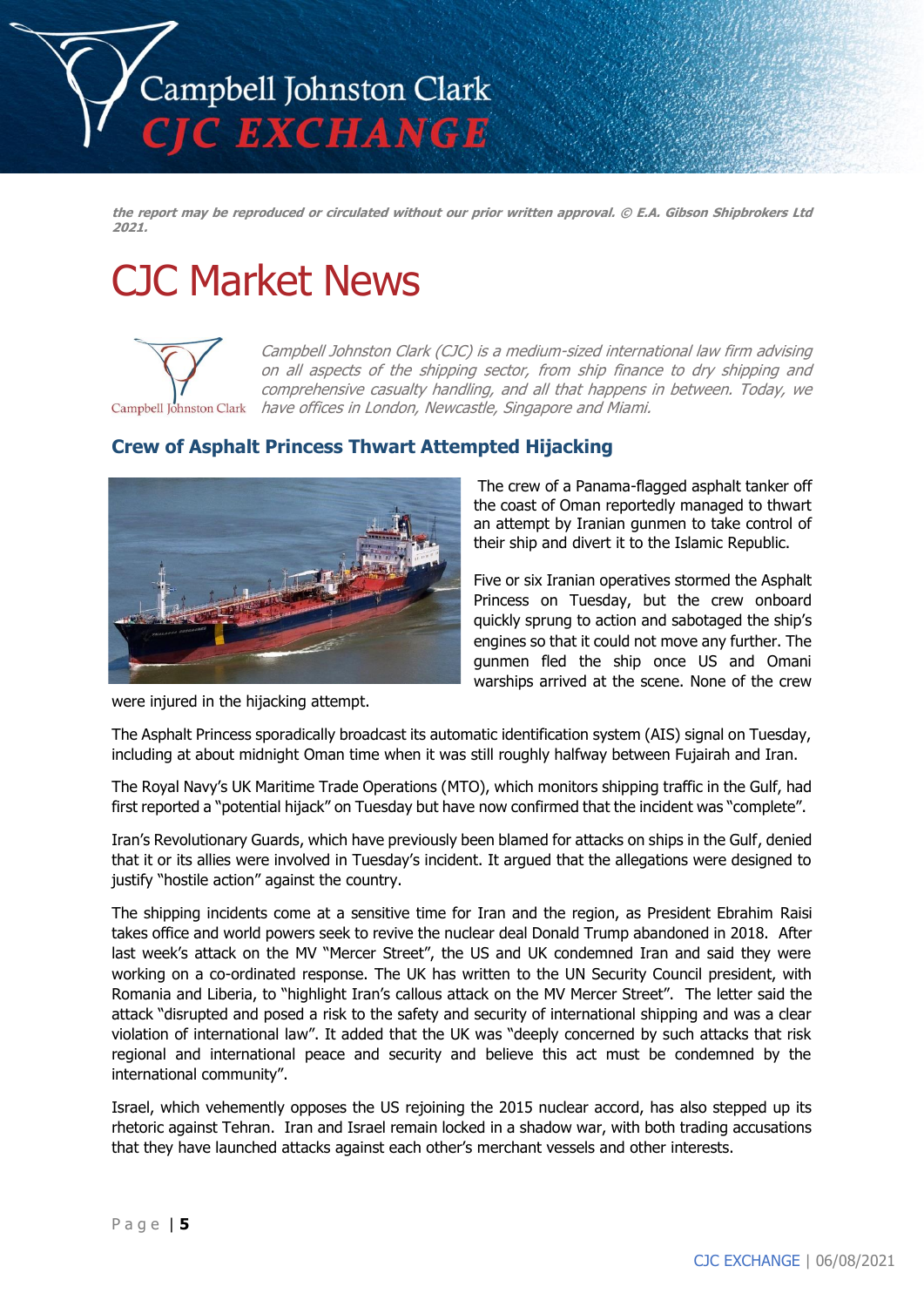

# **K Line Installs First Carbon Capture Device Aboard Bulker**



K Line (Kawasaki Kisen Kaisha Ltd), in conjunction with Mitsubishi Shipbuilding and Class NK has installed a CO2 capture plant on the bulk carrier, Corona Utility. The installation is part of a larger project, supported by the Maritime Bureau of Japan's Ministry of Land, Infrastructure, Transport and Tourism in a bid to reduce vessel CO2 emissions.

The project has the added benefit that the captured CO2 can be recycled and used as a raw material in synthetic fuel.

The Corona Utility will conduct a series of tests to assess the viability of the capture plant. In particular, K Line will be looking to establish the effectiveness of the plant in capturing and storing CO2 from the vessel's gas emissions in addition to the operability and safety of CO2 capture facilities at sea.

Continued review is scheduled for the capture plant until the end of March 2022, by which time it is hoped to be commercially viable. Currently, further efficiencies are required in the plant's portability and efficiency before this is likely to be the case.

This project comes in direct response to the IMO's 2030 and 2050 greenhouse gas strategies, and the move of shipping as an industry towards carbon neutrality.

# **Allianz Shipping and Safety Review 2021**



On 3 August 2021, Allianz published their Shipping and Safety Review 2021. The report, from Allianz Global Corporate & Specialty (AGCS), is a yearly review of developments and trends in shipping losses, risk challenges and safety.

In 2020, it is reported that there were 49 total losses (for ships over 100GT) that occurred. This is one more than the previous year. Interestingly however, this also means that the

annual shipping total losses have halved over the course of the decade - as in 2011 there were 98 total losses. Allianz further reports that the 2020 loss year indicates a vast improvement on the rolling ten year loss average which stands at 88. They state that this reflects the, "positive effect of an increased focus on safety measures over time" which includes regulation, improved ship design and technology and advances in risk management.

The report further states that the areas in South China, Indochina, Indonesia and Philippines represents the global loss hotspot. These areas accounted for a third of all losses in 2020. Concerningly, South East Asian waters are also reported as the major loss location in the past decade, accounting for 224 incidents. To put this in perspective, there were 876 total losses in this area from 2011-2020. Allianz